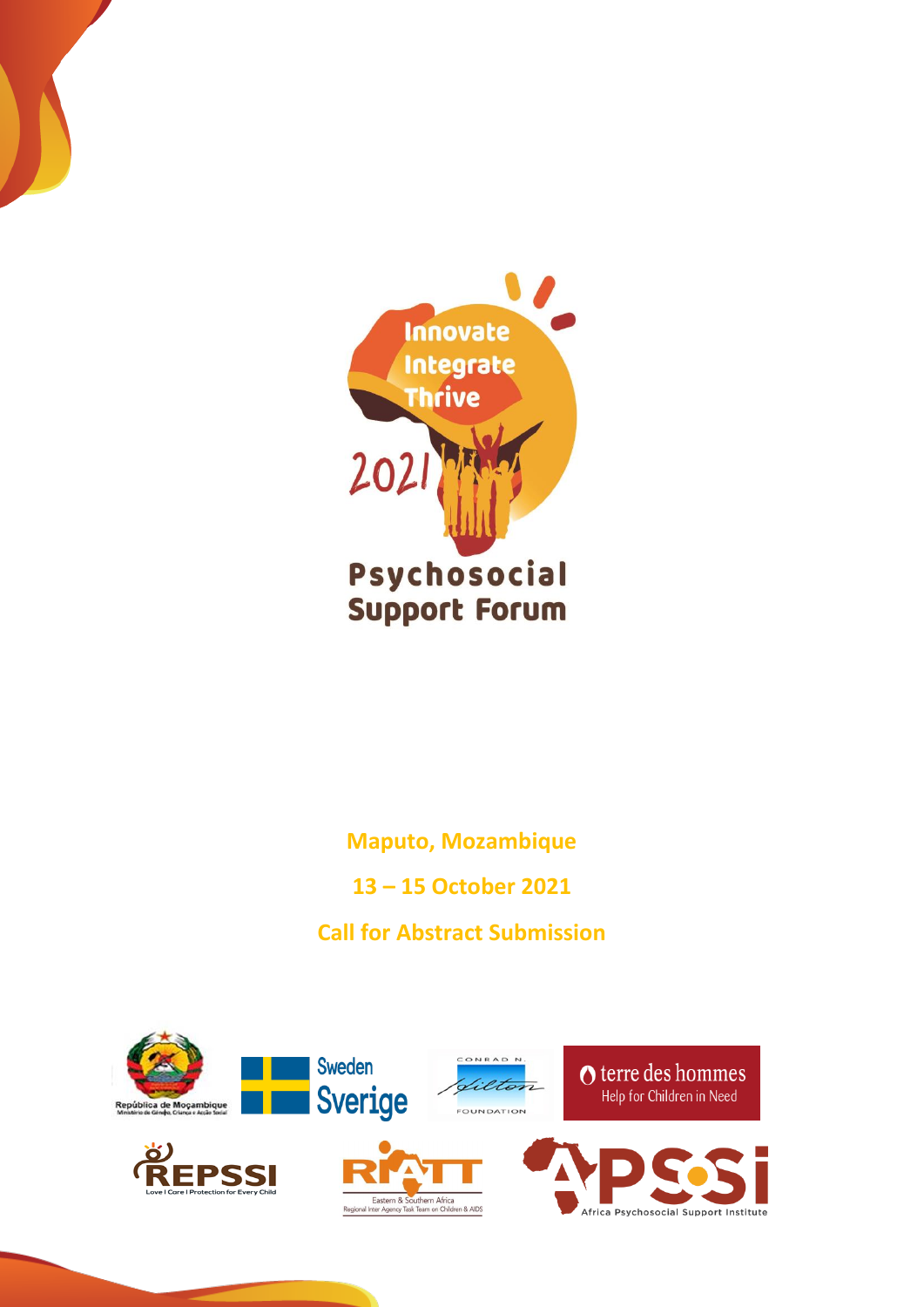### Abstract submission

REPSSI welcomes submission of abstracts from experts in the field of PSS, including policy makers, researchers, practitioners, youth for the 6th Psychosocial Support Forum, with the overall theme of Innovate. Integrate. Thrive. The event will take the form of a hybrid physical and virtual forum hence REPSSI will accept abstracts from across the globe.

The forum will have the following tracks:

#### **Track A - Humanitarian emergencies**

This track will focus on MHPSS in humanitarian and emergency situations such as COVID-19 and internal/external displacement due to conflict, natural disasters or economic reasons. The track will provide the opportunity to discuss innovations in:

- How organisations address the MHPSS needs of girls, boys, and youth
- How organisations adapt global frameworks/guidelines to meet local requirements
- Capacity building in MHPSS for frontline responders and social workers
- MHPSS for frontline responders
- Child protection systems effectiveness during humanitarian and emergency situations

## **Track B - Early childhood development**

Track B looks at models and approaches that enhance mental health and psychosocial wellbeing of parents, caregivers and young children along a continuum of care from prepregnancy to pregnancy, childbirth, and the post-natal period into infancy and childhood. The track will consider:

- How systems change or strengthening in ECD will ensure that girls and boys are nurtured in a supportive environment and helped to thrive and develop to their fullest potential.
- How practitioners can prioritise early detection and prevention of MHPSS problems in childhood to provide age-appropriate interventions; and
- How practitioners promote MHPSS programmes that include integration across services in the child's ecosystem including supporting parents, with a particular emphasis on adolescent parents, parents with disability and in other challenging circumstances.



 $\overline{2}$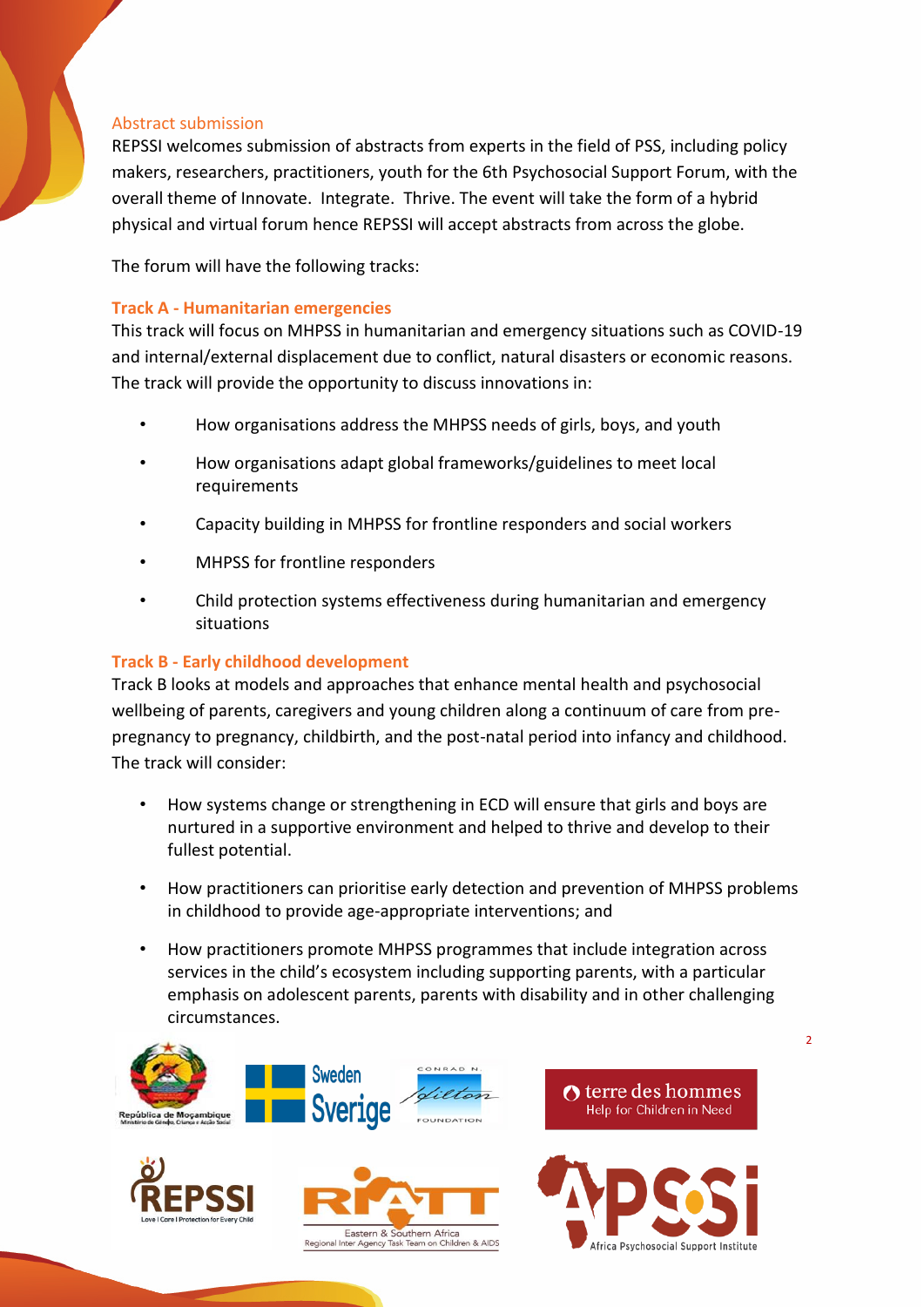• Innovation in ECD approaches

# **Track C - Sexual and Reproductive health and rights**

Anecdotal evidence shows that there was an increase in GBV and that lack of appropriate sexual and reproductive health and rights (SRHR) information sharing and service provision during the COVID-19 epidemic may have led to an increase in the number of adolescents that fell pregnant during the past year. Research has shown that adolescent mothers are more likely to contract HIV and that this has a ripple effect on the child. Track C will consider:

- Research evidence in this area
- How organisations are responding to early and unintended pregnancies, gender based violence, child marriage and other SRHR related issues.
- Innovation in responding to adolescent sexual and reproductive health and rights.
- How organisations are promoting the mental health and psychosocial wellbeing of adolescent mothers and fathers.

# **Track D – Protection and sustainable livelihoods**

Research highlights the negative long-term impacts of abuse, violence, neglect and exploitation on the mental health and psychosocial wellbeing of girls, boys and youth. Studies also increasingly show that psychosocial support interventions combined with approaches that strengthen livelihoods are an effective protective mechanism against abuse, violence, neglect and exploitation. The track will focus on:

- The role of psychosocial support in strengthening national and community systems for prevention and response to violence against children
- Innovative ways of integrating MHPSS in protection and sustainable livelihoods programmes
- Understanding the role of mental health and psychosocial support in the child justice system

Abstract title: 50 words

Abstract text: 350 words



3